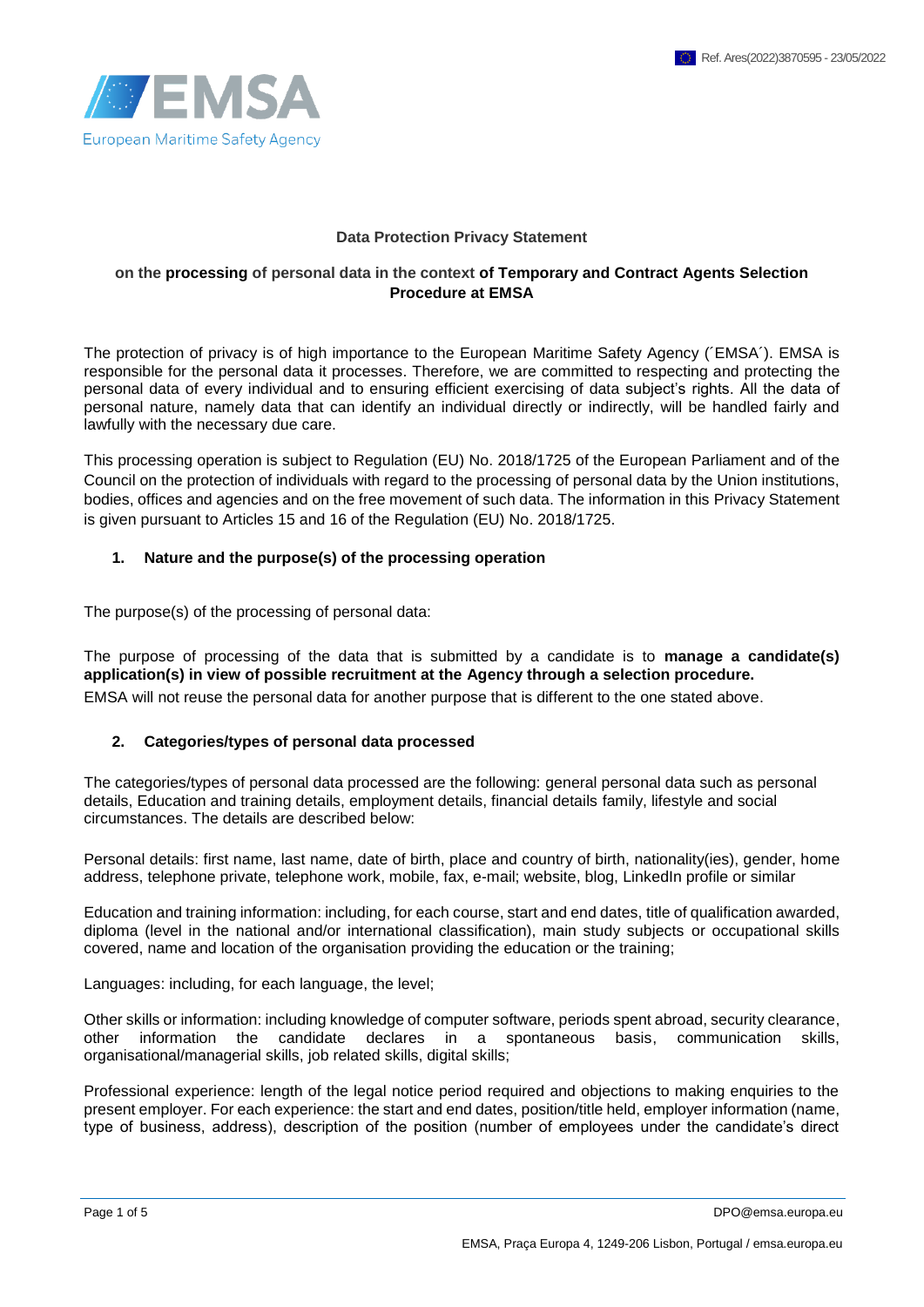supervision, place of employer, name and title if the supervisor, detailed description of the work, main activities and responsibilities, language used);

Motivation for the post.

If a candidate receives an invitation for an interview, the data contained in the following documents will be processed:

Identity card/passport, degrees, diplomas or educational certificates, statements/contracts/certificates from previous and current employers stating the exact duration of employment, job title and where necessary last payslips, the legal entities and the bank account details, declaration of expenses form and supporting documents for the reimbursement of travel expenses;

The results of written/oral tests or interviews during at different stages of the selection process.

The candidate is also requested to inform EMSA if he/she needs any special arrangements due to a disability to participate of the selection process.

Information and documents related to the travelling for the interview/tests are also handled in order to process the reimbursement. Following the interview, the travel and accommodation expenses incurred will be reimbursed to the candidate. The reimbursement file is composed of a completed and signed Declaration of Expenses Form and the supporting documents listed in the form, i.e. documents proving the price of the travel for the flight (e.g. e-ticket, copy of the travel agency invoice) or of any other mode of public transport such as train or bus (e.g. copy of the ticket) and evidence of costs incurred for accommodation upon request, as well as the legal entity and the bank account details.

### **3. Processing the personal data**

The processing of the personal data is carried out under the responsibility of the Head of Unit 4.1. Human Resources & Internal Support, acting as delegated EMSA data controller.

- Personal data are processed by EMSA Human Resources Staff.
- Contractor, Hudson Belgium applications SaaS Technical Information, for the recruitment of middle management for the organisation of assessment centre.
- EPSO in the case to organise a recruitment procedure on EMSA's behalf or EMSA to recruited from EPSO Database (Contract Agents only).

### **4. Access to and disclosure of personal data**

The personal data is disclosed to the following recipients:

- The relevant EMSA Human Resources staff;
- The members of the Selection Committee and/or the Heads and/or delegated staff of a recruiting service to consult the file if the candidate's name is placed on a reserve list;
- The Appointing Authority, i.e., the EMSA's Executive Director: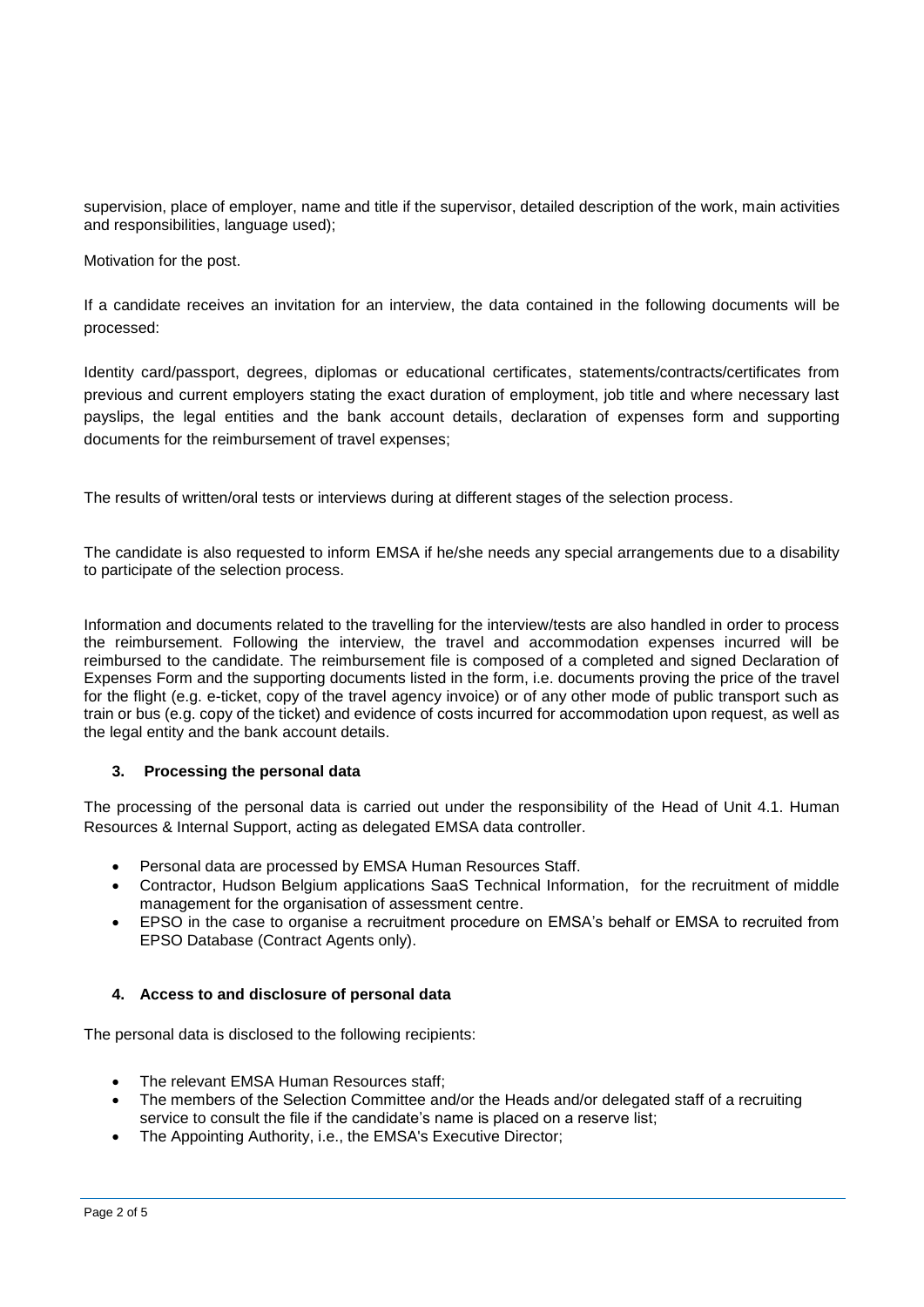- The Legal and Finance staff handling the reimbursement of travel costs linked to the interview and the Accountant;
- Specialised members of the ICT Unit involved in the management and development of the Human Resources IT applications;
- Also, if appropriate, access will be given to EU staff with the statutory right to access the data required by their function, i.e. the European Ombudsman, the Civil Service Tribunal, the Internal Audit Service, the European Court of Auditors, OLAF and the European Data Protection Supervisor.

The information concerning the selection procedure will only be shared as necessary for the implementation of such measures *on a need to know* basis. The data are not used for any other purposes nor disclosed to any other recipient.

The information in question will not be communicated to third parties, except where necessary for the purpose(s) outlined above.

Personal data are to be transferred to third countries based in the Adequacy Decision for the United Kingdom, where Hudson Belgium applications SaaS Technical Information, the contractor for the provision of assessment centres for middle managers, works with certain freelancers located in the United Kingdom.

# **5. Protecting and safeguarding personal information**

EMSA implements appropriate technical and organisational measures in order to safeguard and protect data subjects' personal data from accidental or unlawful destruction, loss, alteration, unauthorised disclosure of, or access to them.

All personal data related to the selection procedure are stored in secure IT applications according to the security standards of the Agency as well as in specific electronic folders accessible only to the authorised recipients. Appropriate levels of *access are granted* on an individual basis only to the above recipients (point 4 above).

All EMSA staff dealing with personal data in the context of the selection procedures at any stage, sign a confidentiality declaration that is kept in the folder of the procedure or in his/her e-personal file.

# **6. Access, rectification, erasure or restriction of processing of personal data**

Data subjects have the right to access, rectify, erase, and receive their personal data, as well as to restrict and object to the processing of the data, in the cases foreseen by Articles 17 to 24 of the Regulation (EU) No. 2018/1725.

If data subjects would like to exercise any of these rights, they should send a written request explicitly specifying their query to the delegated data controller, the Head of Unit 4.1. Human Resources & Internal Support.

The right of rectification can only apply to inaccurate or incomplete factual data processed within the selection procedure. On the other hand, data demonstrating compliance with the admissibility criteria may not be updated or corrected after the closing date for the respective selection procedure (call for applications).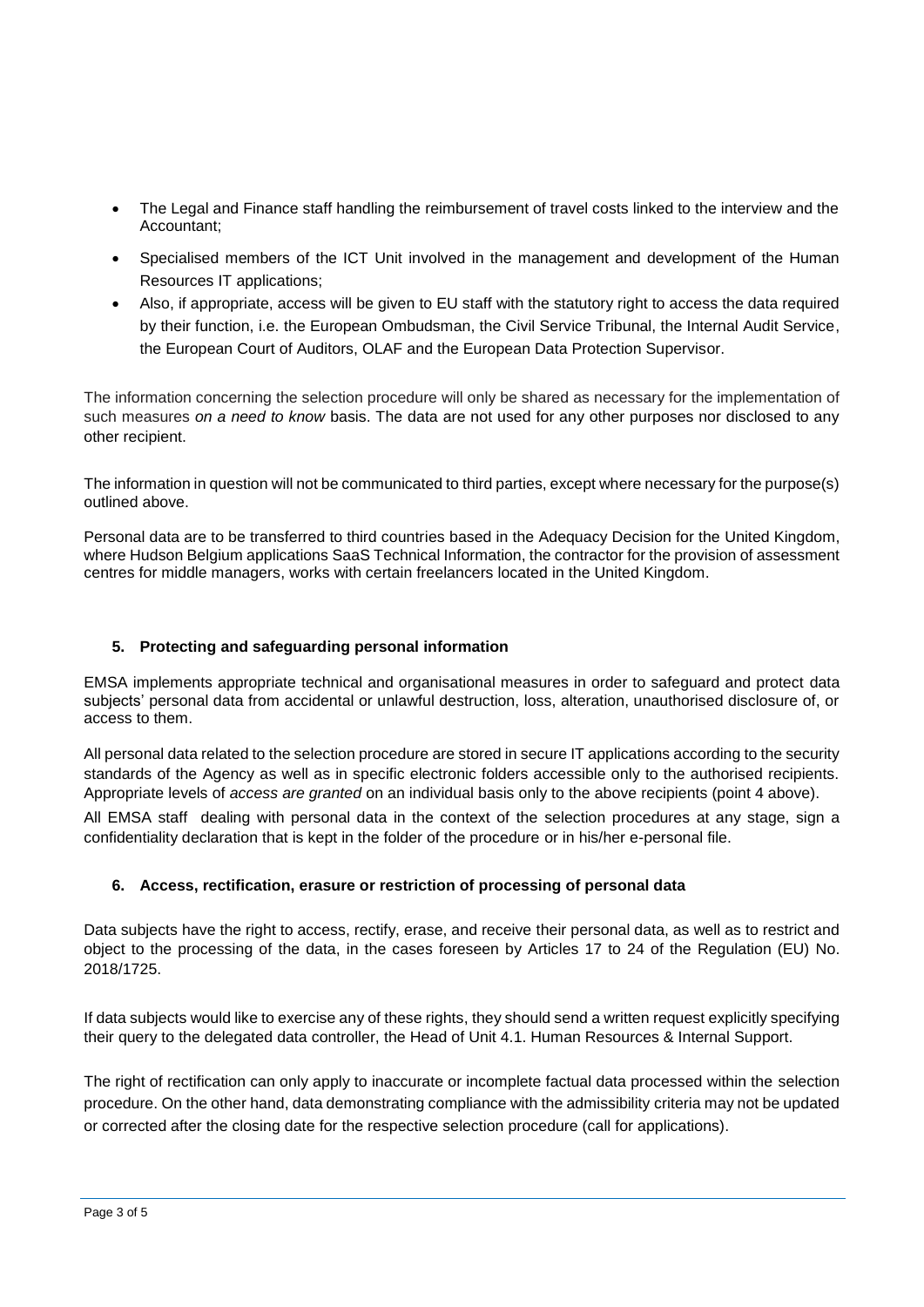The above requests will be answered without undue delay, and in any event within one month of receipt of the request. However, according to article 14 (3) of the Regulation (EU) No. 2018/1725, that period may be extended by two further months where necessary, taking into account the complexity and number of the requests. EMSA shall inform the data subject of any such extension within one month of receipt of the request, together with the reasons for the delay.

# **7. Legal basis for Data processing**

Processing is based on the Article 5 (a) of the Regulation (EU) No. 2018/1725 of the European Parliament and of the Council on the protection of individuals with regard to the processing of personal data by the Union institutions, bodies, offices and agencies and on the free movement of such data., providing that : (a) a task carried out in the public interest or in the exercise of official authority vested in EMSA (including management and functioning of the institution).

Processing is necessary for the performance of tasks carried out in the public interest on the basis of the Treaties establishing the European Communities (recruitment of personnel) and in particular Article 6 of the Regulation (CE) n° 1406/2002 of the European Parliament and of the Council establishing a European Maritime Safety Agency (as amended).

The personal data are collected and processed in accordance with:

- [Regulation No 31 \(EEC\), 11 \(EAEC\), laying down the Staff Regulations of Officials and the Conditions](http://emsa.europa.eu/recruitment-info/temporary-agents/weblink/21/612/1.html)  [of Employment of Other Servants of the European Economic Community and the European Atomic](http://emsa.europa.eu/recruitment-info/temporary-agents/weblink/21/612/1.html)  [Energy Community .](http://emsa.europa.eu/recruitment-info/temporary-agents/weblink/21/612/1.html)
- [Decision of the Administrative Board of 25/03/2015 laying down general implementing provisions on](http://emsa.europa.eu/recruitment-info/temporary-agents/download/4801/612/23.html)  [the procedure governing the engagement and the use of temporary staff under Article 2\(f\) of the](http://emsa.europa.eu/recruitment-info/temporary-agents/download/4801/612/23.html)  [Conditions of Employment of Other Servants of the European Union](http://emsa.europa.eu/recruitment-info/temporary-agents/download/4801/612/23.html)
- Decision of the Administrative Board of 26/07/2018 [laying down implementing rules on middle](http://emsanet/index.php/intranet-documents/a-1-1-human-resources-internal-support/rules-and-legislation/8097-ab-decision-middle-management-staff/file.html)  [management staff.](http://emsanet/index.php/intranet-documents/a-1-1-human-resources-internal-support/rules-and-legislation/8097-ab-decision-middle-management-staff/file.html)
- [EMSA Administrative Board Decision of 24/06/2019 on the procedure governing the engagement and](http://emsa.europa.eu/recruitment-info/contract-agents/download/5844/611/23.html)  [use of contract staff at EMSA.](http://emsa.europa.eu/recruitment-info/contract-agents/download/5844/611/23.html)
- [EMSA Rules on Contribution to Expenses of Candidates in Recruitment procedures](http://emsa.europa.eu/work/jobs/items.html?cid=83&id=3671)

# **8. Storing Personal data**

EMSA does not keep personal data longer than necessary for the purpose(s) for which that personal data is collected.

The data will be only retained for a maximum period of:

Applicants invited for an interview: for 10 years following the expiry date the reserve list.

Applicants not invited for an interview: for 2 years following the expiry date the reserve list.

Applicants invited for an assessment centre (Temporary Agents Middle Management positions): the contractor retains the assessment report, the CVs of the candidates and an automated report of the psychometric computer tests for as long as required by the data controller.